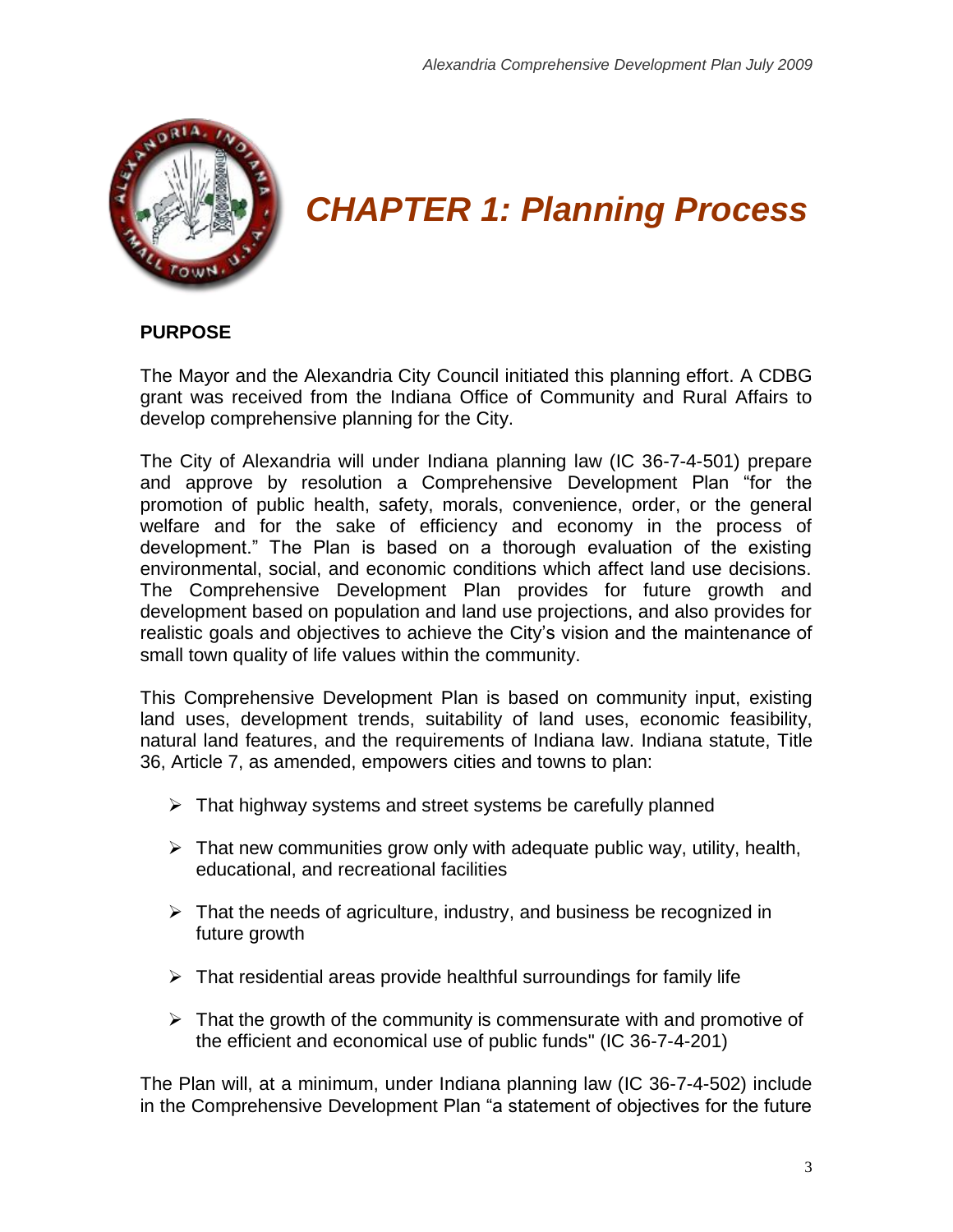development…a statement of policy for the land use development…and a statement of policy for the development of public ways, public places, public lands, public structures, and public utilities." The Alexandria Comprehensive Development Plan meets these requirements by providing for:

- $\triangleright$  A summary of goals and objectives for the future development of the City of Alexandria;
- $\triangleright$  A summary of policy for development keyed to these goals and objectives for community facilities and the public/private infrastructure; and
- $\triangleright$  The land use goals and objectives illustrated on the Future Land Use Plan map in order to better understand the spatial representation and interactions.

Public law further states that a city or town may establish planning and zoning entities to fulfill this purpose (IC 36-7-4-201). Furthermore, while residents of Alexandria support the comprehensive planning process, such action is required by legislative mandate. The Indiana statutes provide for and require the development and maintenance of a comprehensive plan by a Plan Commission (IC 36-7-4- 501). IC 36-7-4-502 and 503 state the required and permissible contents of the plan.

# **PLANNING AREA**

The planning area for which the Comprehensive Development Plan has been prepared includes the City of Alexandria. Areas outside the City boundaries are only included for planning purposes, as the City has no jurisdiction over these areas presently. However, if the City annexes additional areas, it would obtain jurisdiction. Also, if the City enters into an intergovernmental agreement with neighboring political entities, the City would gain certain types of jurisdiction. The planning area selected will accommodate additional growth and development during the projected twenty-year planning period without the necessity of altering that planning area.

# **PLANNING PERIOD**

Even though the planning process is a continuing responsibility of the Plan Commission, Mayor and the City Council, it is necessary to identify the planning period which this Comprehensive Development Plan covers. Traditionally, the planning period is divided into both a short- and a long-range planning period. For the purposes of this Plan, the short-range planning period would be the fiveyear period from July 31, 2009 through July 31, 2013. The long-range period would extend the time an additional fifteen years into the future to July 31, 2029.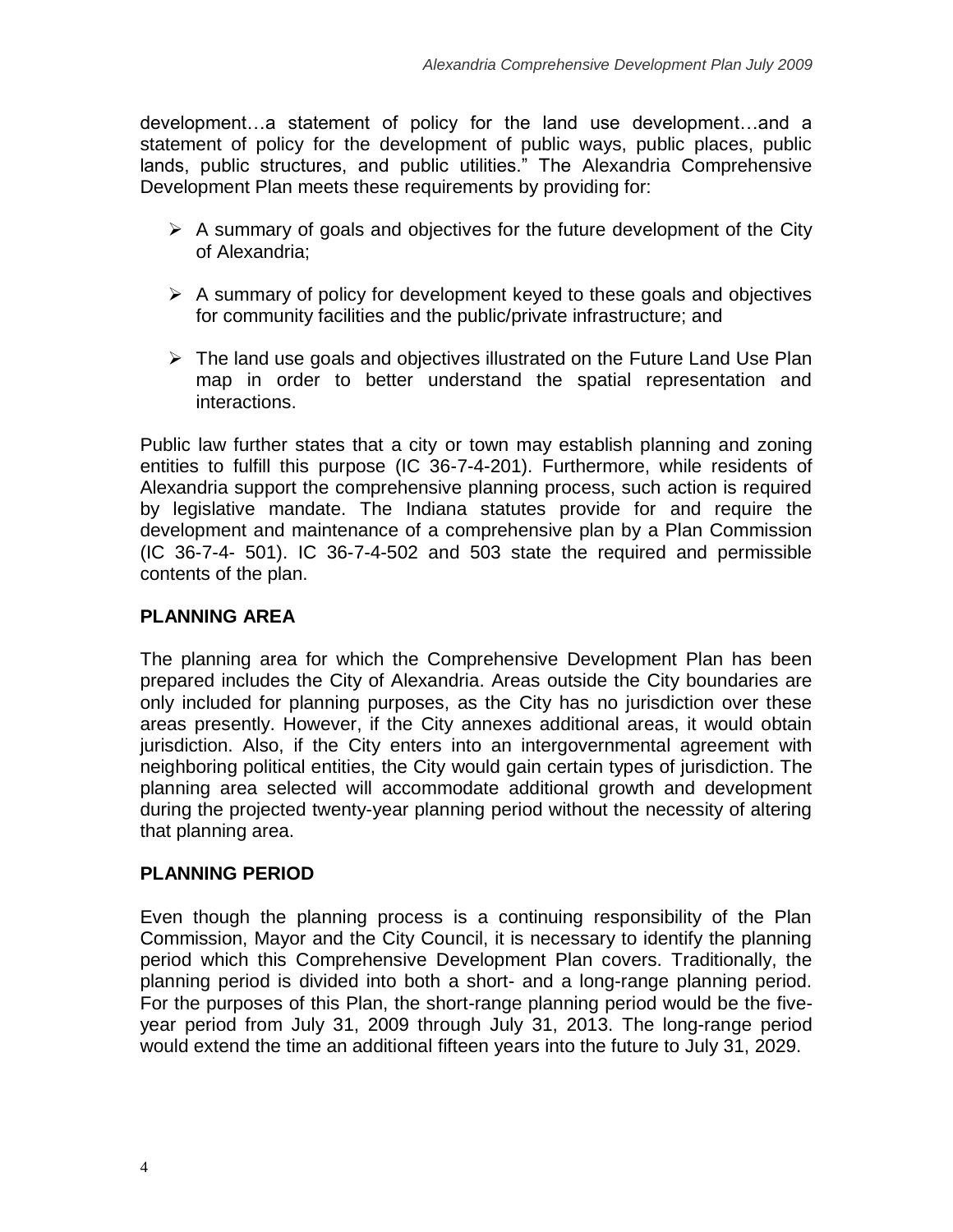Planning and land use projections become increasingly subject to modifications because of changing socioeconomic trends which cannot be accurately predicted. It should be emphasized that this Comprehensive Development Plan, in addition to other ordinances designed to implement the Plan, should be reviewed annually and revised as needed after five years.

# **PREVIOUS PLANNING**

#### *1969 Comprehensive Plan*

In 1969, the City of Alexandria through a grant from the Indiana Department of Commerce Division of Planning through the U.S. Department of Housing and Urban Development, completed a Comprehensive Plan. This Plan was authored by Beckman, Swenson & Associates out of Fort Wayne, Indiana. This Plan contained plan elements for land use, thoroughfares, public utilities, community facilities and the central business district. The Comprehensive Plan was a total of 33 pages in length.

Here is a synopsis of the 1969 Alexandria Comprehensive Plan:

*The Comprehensive Plan for Alexandria, Indiana presents plans and proposals to guide and shape the future growth of the City until the year 1990. Plans for future land use, thoroughfares, public utilities, community facilities and business district improvements are presented and also interrelated as the Comprehensive Plan these plan elements contain recommendations for individually and also interrelated as the Comprehensive Plan. All of these plan elements contain recommendations for the disposition of existing conditions, facilities and as well as the proposals for future development.*

*A major proposal of the Plan is a Federally-assisted Neighborhood Development Program for the central portion of the City. This program proposes the removal of the dilapidated housing and commercial uses in the area and the development of new housing, commercial, and industrial blocks. The proposed new housing is intended for low income families and elderly persons.*

*Another major proposal contained in the Plan is several miles of controlled open space running along the City's watercourses. This open space system is composed of both public and privately owned open space and recreation areas. Incorporated within the system are existing and proposed parks, schools, and other community facilities. The open space also acts as a buffer between areas of differing land uses.*

Along with the Comprehensive Plan, there were two related publications. The first was titled "Background for Planning" which concentrated of the evaluation of existing conditions in land use, housing, natural features, thoroughfares, public utilities, community facilities and business districts. It then looked at the current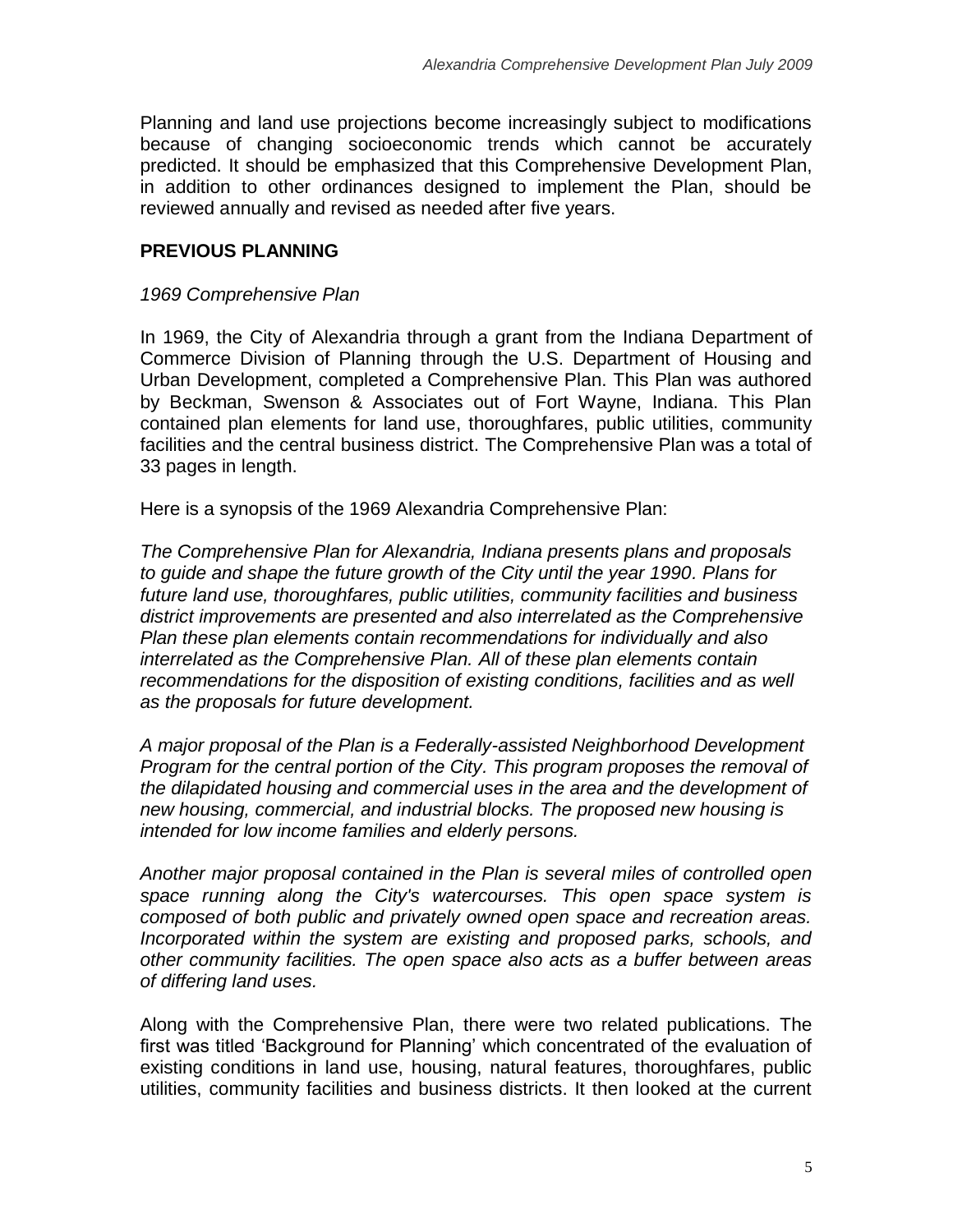population and economic statistics and developed a series of goals and objectives many which are relevant to the goals and objectives in this Comprehensive Development Plan of 2009!

Here are those goals and objectives set in the 1969 Comprehensive Plan:

# *Goals*

At the outset of Alexandria's planning program, certain goals for community development and improvement were established by the Plan Commission. These goals are:

1. to plan the future growth of the City so that land uses will be appropriate and compatible locations;

2. to establish a program which will result in a modern, attractive central business district with adequate traffic circulation and parking facilities;

3. to reserve appropriate land areas for the expansion of existing industries and for the location of new industries;

4. to identify Alexandria's role in the region in order to take advantage of the City's geographic location;

5. to promote the development of public parks and recreation facilities;

6. to establish standards for sound housing in order to maintain and develop residential neighborhoods;

7. to analyze present and future traffic circulation needs in order that adequate roads might be constructed in proper locations;

8. to predict future requirements for public buildings, schools and utilities so that they may be programmed into the future growth of the City; 9. to prepare or amend codes and ordinances in order to establish proper development standards;

10. to prepare a feasible financial schedule for future community improvements which suggests methods of financing each project; and

11. to insure the continuation of sound planning by establishing policies and procedures for the administration and updating of the plan.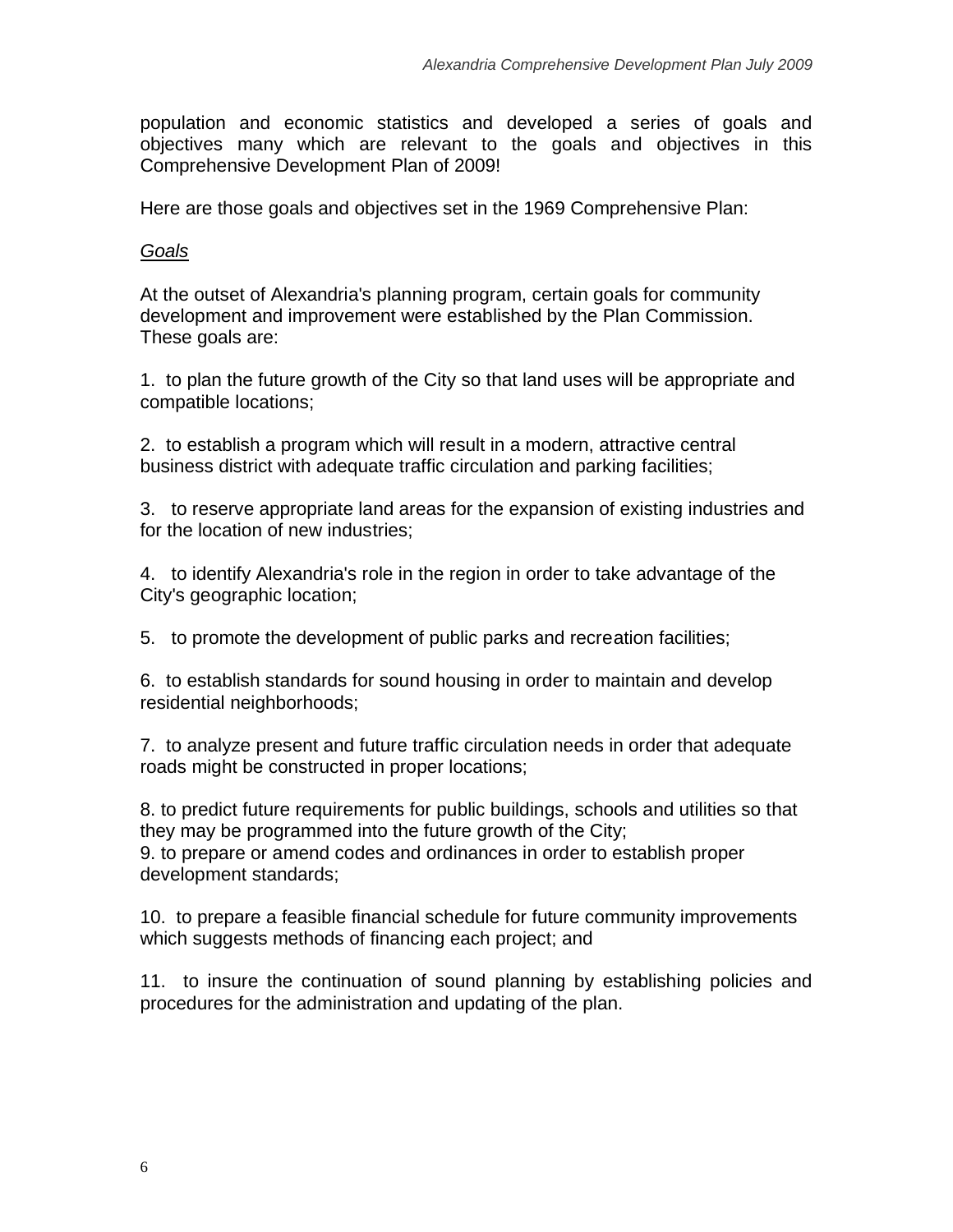## *Objectives*

The objectives of the Alexandria planning program as determined by the Plan Commission are:

1. to prepare a revised zoning ordinance based on the comprehensive plan to guide future development and to guard against the incompatibility of land uses;

2. to revise the subdivision control ordinance to insure proper land subdivision and sound development practices ;

3. to expedite the adoption of building and related codes which will insure the safe and durable construction of new buildings;

4. to develop and implement a plan for the improvement of the physical appearance and arrangement of the business district;

5. to develop and implement a plan providing for adequate parking facilities and improved traffic circulation within the central business district;

6. to plan the future expansion of public utilities in accordance with topography and proposed land use patterns;

7. to select specific sites for the development of and recreation areas appropriate public parks and for waterways;

8. to project future growth in order to program and select sites for additional public buildings and schools;

9. to reserve, through zoning controls, appropriate land areas for the expansion of existing industries and for the development of new industries;

10. to encourage programs for the improvement of blighted neighborhoods through rehabilitation and the adoption of housing codes;

11. to establish a plan which designates the locations of future traffic arteries and proposes improvements in existing arteries in order to capitalize on the regional highway system; and

12. to prepare a long-range Capital Improvements Program and Budget which will be a feasible financial schedule for future community improvements and which will suggest methods of financing each project.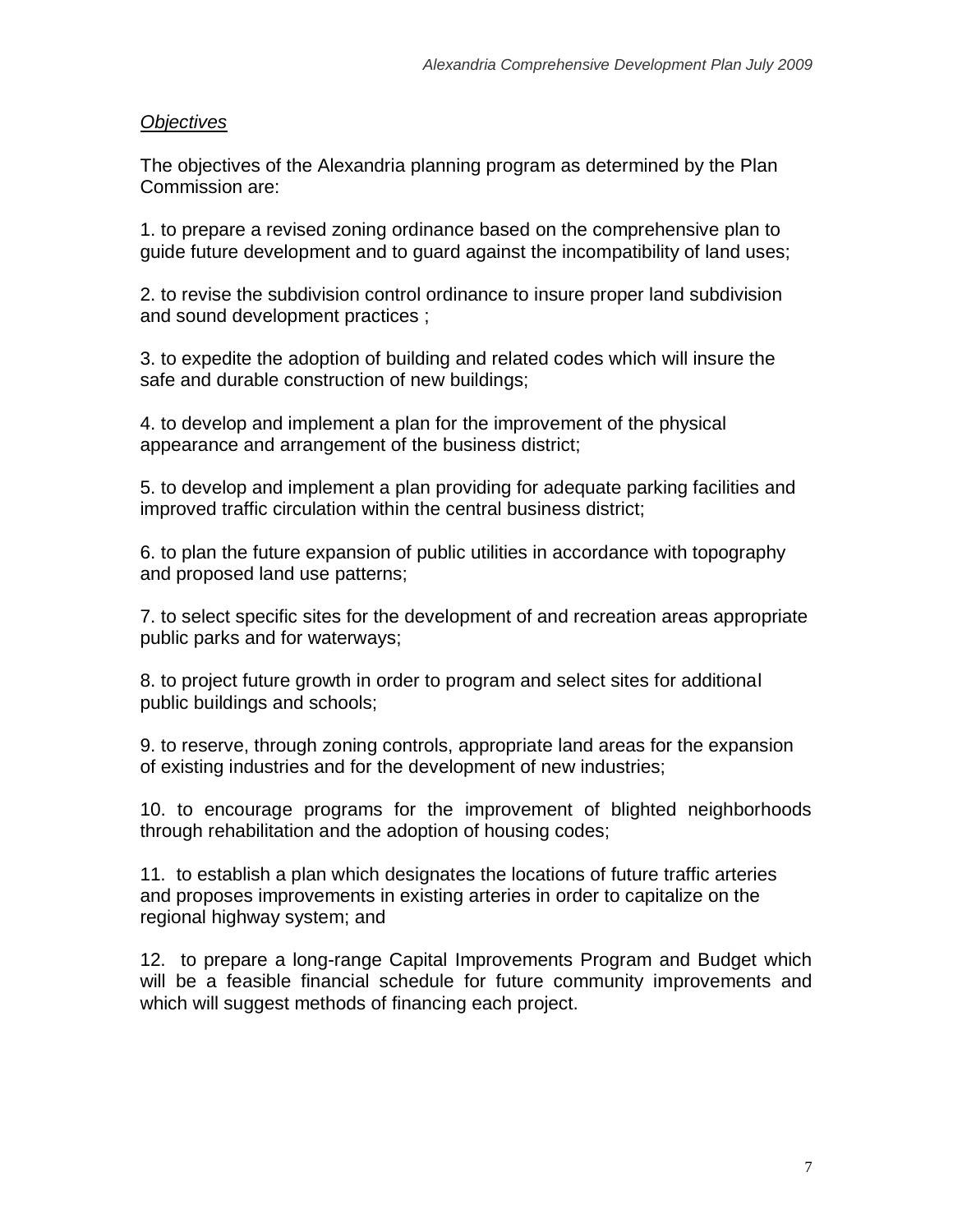## *Economic Objectives*

1. to encourage and promote the establishment of stable, diversified, high value added industries in Alexandria and throughout the region, and to support and assist other organizations concerned with industrial development;

2. To sponsor and guide improvements to the central business district which will eliminate obsolescence and congestion and provide new vitality for business enterprises located there;

3. To encourage the adoption of controls that will protect residential investments and municipal structures, and will ensure an attractive, stable residential environment; and

4. To promote and protect the transportation systems serving the County and Alexandria so as to exploit their advantageous geographic location.

The other publication was titled "Guide for Action – Annexation Study". This report contained two major sections, the Guide for Action and Annexation Study. The Guide for Action section included a series of administrative procedures and a Capital Improvements Program. The Annexation Study examined the fringe areas around the City and assessed the suitability for those areas to be annexed into the City.

Two other documents were also used as part of this planning study. The Madison County Council of Governments 2030 Transportation Plan and the Madison County 2000 Comprehensive Plan.

## *1995 Total Quality of Life Action plan*

In 1995 the Indiana Department of Commerce contracted with the Indiana Economic Development Academy at Ball State University to provide a community action planning process called the Total Quality of Life Initiative (TQLI). Alexandria was one of the initial seventeen (17) communities that participated in the Total Quality of Life Action Planning process in the spring of 1995.

The TQL Action Planning process centered around three forums that were held in the community. As a result of this process the following major items were accomplished:

• A broad-based group of community representatives were gathered to share ideas and concerns.

• The group developed specific projects that could address community needs as well as criteria on how to measure the viability of those projects.

• The projects were analyzed via community criteria to identify those projects that were the most viable for the community to pursue.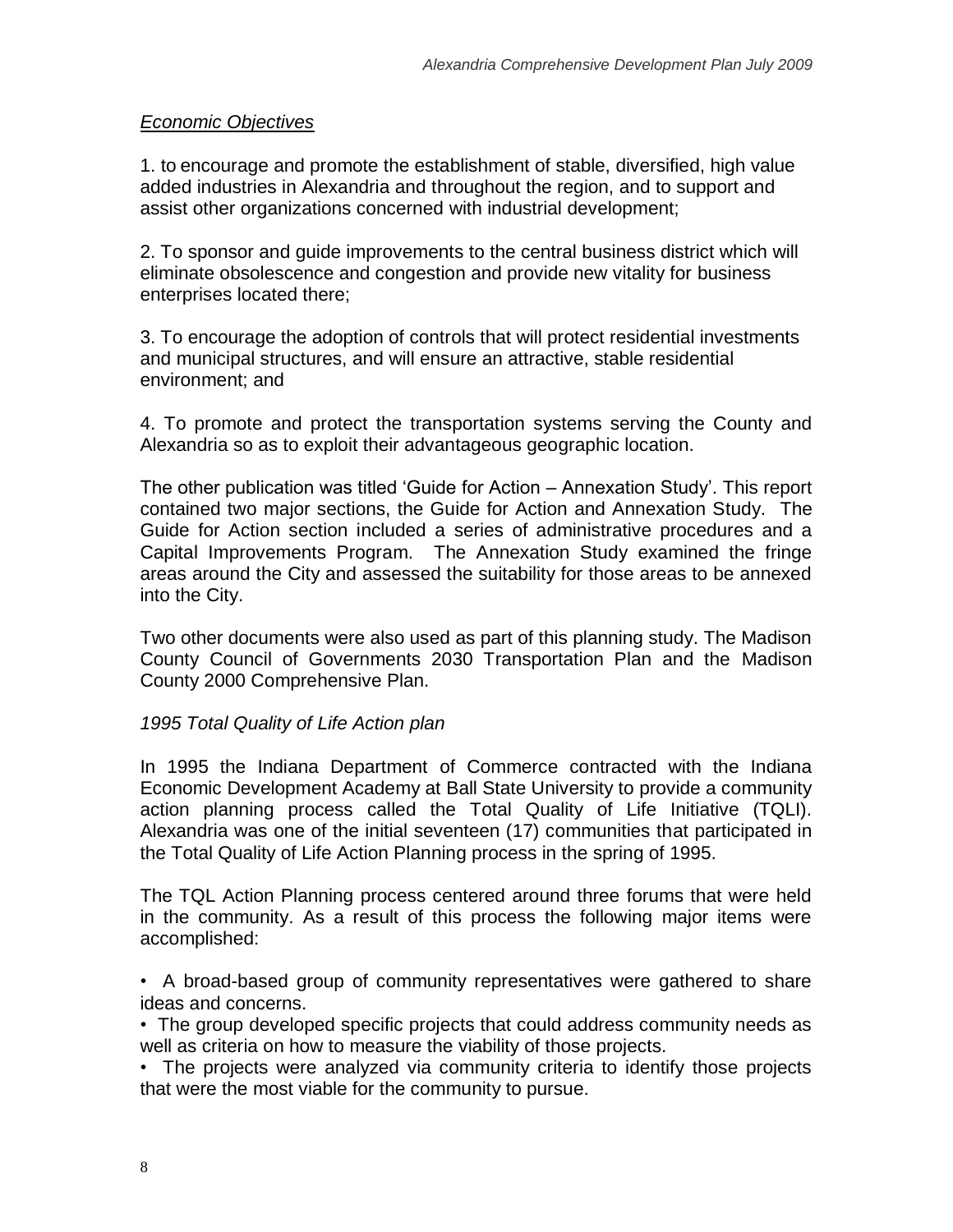• Action plan teams were formed around specific projects and began to write action plans to implement the projects.

Through this planning process, priority projects were identified in six specific areas of:

- 1) Business Development
- 2) Youth
- 3) Beautification
- 4) Community Development
- 5) Seniors
- 6) Social Activities

These projects were then set into an Action Plan which designated what action would be taken; how will the action take place; who will do it; and when will it be done.

# **PLANNING PROCESS**

The process by which this Comprehensive Development Plan was developed is virtually one of the most important elements of a Plan. For without a good process, the plan will not contain the goals and objectives necessary for it to be used to its fullest extent.

The term planning can be defined as being a goal-directed problem solving activity. Planning typically includes problem identification, goal setting, design of alternative solutions, evaluation of potential impacts, decision-making and implementation. (See **Appendix D** for a glossary of selected planning terms.)

How should Alexandria manage orderly, long-term growth and development? Are community services and facilities adequate to serve current and future populations? Where should future residential, commercial, and industrial development locate? Are there sensitive, natural features within Alexandria that need to be protected or enhanced? These are just some issues addressed in this Comprehensive Development Plan.

The act of planning reflects the community's fundamental desire for a better future. Alexandria recognizes the strategic advantage of anticipating change, identifying problems, and capitalizing on opportunities. The Plan seeks to make the most efficient use, as defined in this document, of investments in land, utility services, streets, and public parks for the good of the entire community. In addition, Alexandria must balance the impact of the built environment with the protection and enhancement of the natural landscape and its agricultural heritage.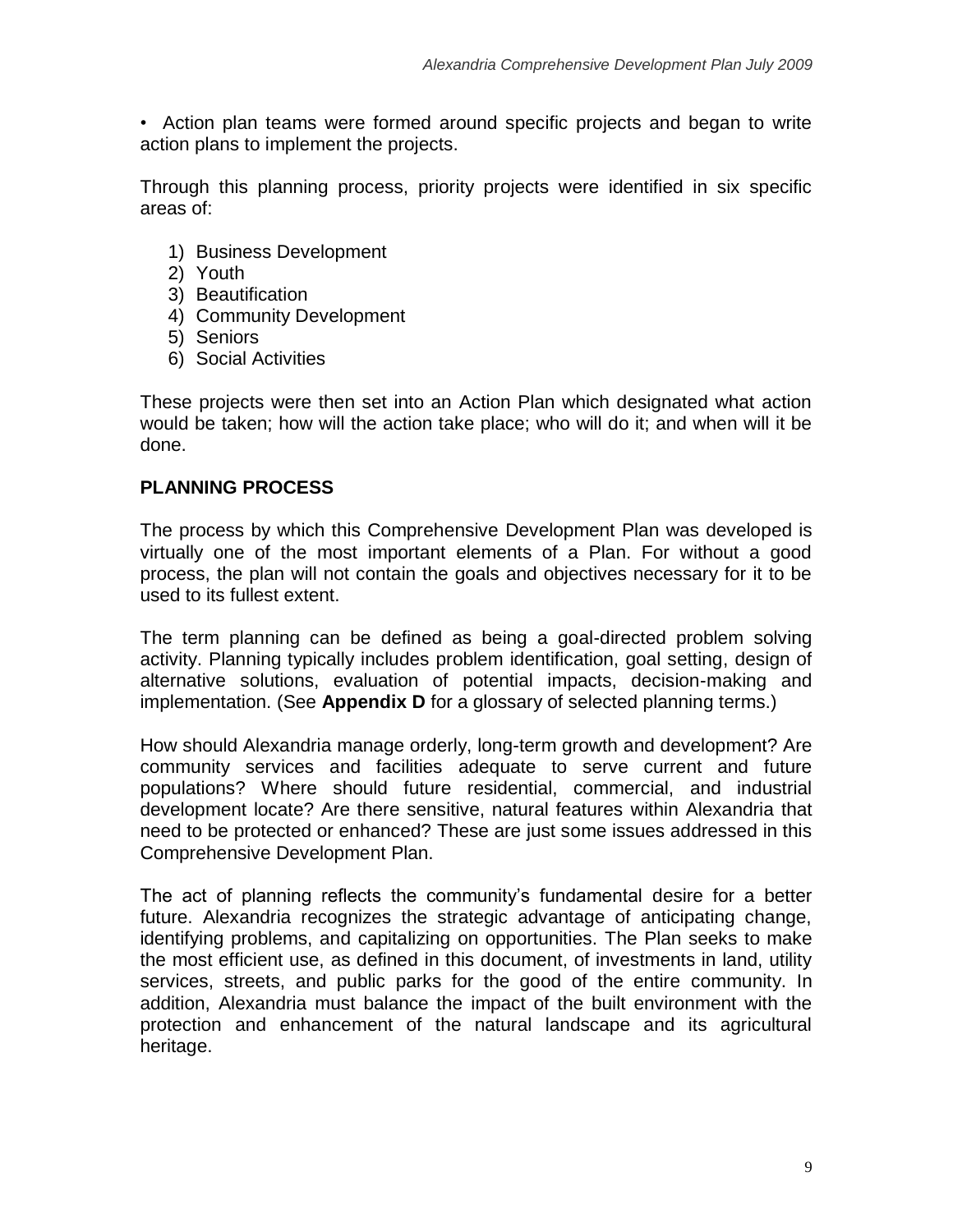The planning process generally incorporates three separate but interrelated phases:

- 1) general data collection
- 2) public input
- 3) plan development and adoption

Since the Comprehensive Development Plan addresses community issues, it was essential that citizens have a voice in shaping their community. Public input was vital to creating a plan which reflects the vision and goals of the community. To this end, a Steering Committee of twenty-seven people was formed to serve as a sounding board for the community throughout the planning process. In addition, four public workshops and interviews with key groups were held to gather additional information and ideas from the residents of Alexandria.

#### *Steering Committee*

In the City of Alexandria, it was decided to have a comprehensive invitation list to participate in the planning process and be part of the Alexandria Comprehensive Development Plan Steering Committee. This included not only residents of the community, but many stakeholders who participate in community life who reside outside the community.

The initial kick-off planning meeting was held on March 3, 2009 at the Alexandria City Hall. There were twelve attendees whom were introduced to the planning process and the duties of being on the Steering Committee. (Agendas and signin sheets for all meetings are shown in **Appendix B**.)

At the second meeting on April 8th, the Steering Committee met and reviewed the current goals and objectives that had already been identified by two different entities, the Alexandria Community Visioning group and through the Hometown Competitiveness process. The steering committee then engaged in a SWOT exercise which identified the strengths, weaknesses, opportunities and threats (SWOT"s) related to the community. The Steering Committee members were also introduced to baseline inventory data. They were then briefed on the upcoming first Public Meeting to be held on April 22nd.

The third Steering Committee meeting was held on June 10th. The first item was the review of the Transportation and Land Use issues that were identified through the steering committee and public meeting SWOT exercises and the Web Survey results. Then a discussion of the location of future land uses was held. The initial point of this meeting was to then develop the Goals and Objectives for the transportation and land use sections of the plan. This meeting was then continued on June 24<sup>th</sup> to finish the selection of the Goals and Objectives for the remaining three categories.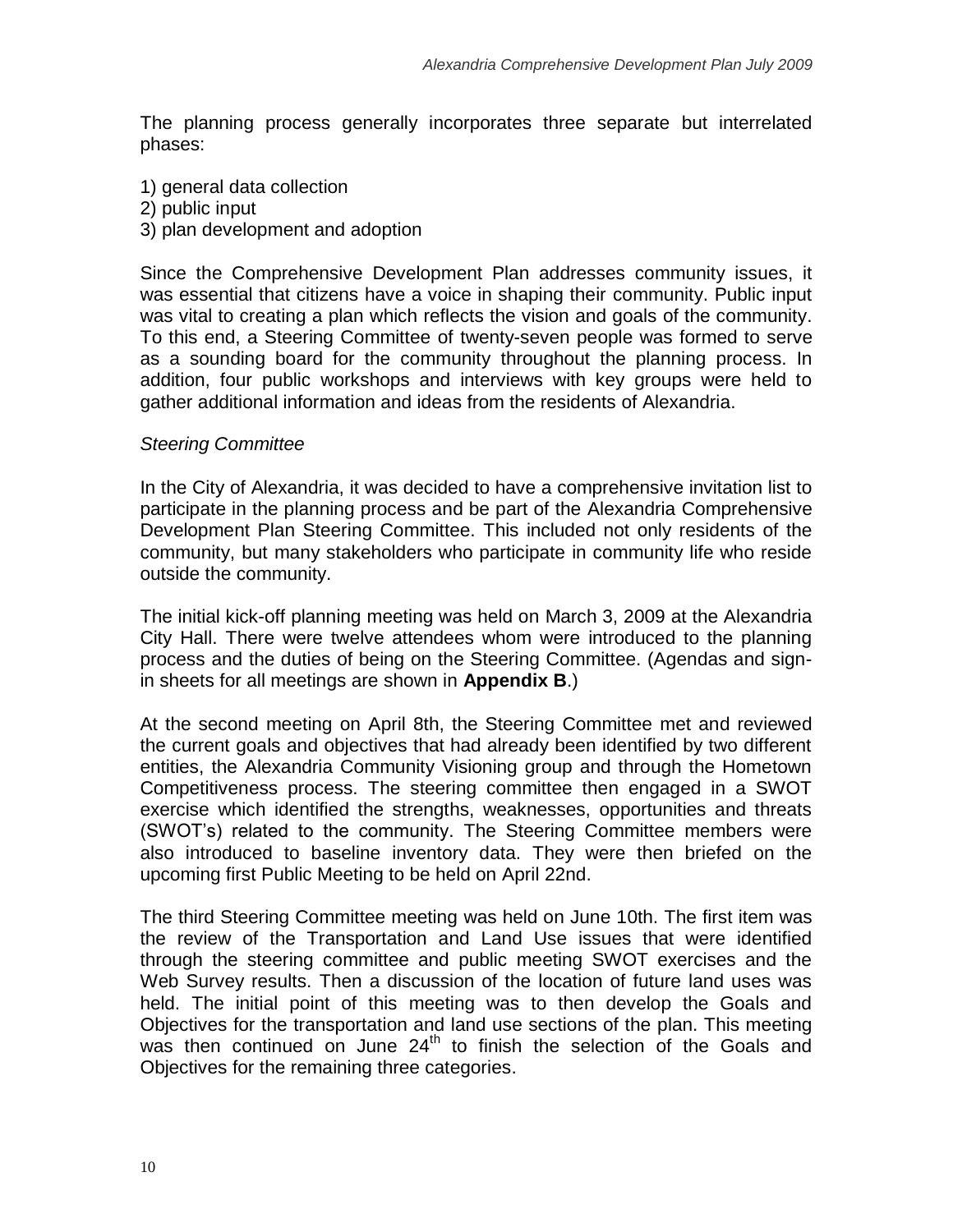The fourth meeting of the Steering Committee was held on June 24th. At this meeting, the Goals and Objectives were developed for the community facilities, quality of life and economic development sections.

The fifth Steering Committee Meeting was held on July 8 to finalize the Action Plans. We then went over the issues to be discussed at the second and last of the Public Meetings scheduled for July 15th.

# *Public Meetings*

The first of two Public Meetings was held at the Emory Lee Auditorium in Beulah Park on April 22 $^{\text{nd}}$ . Two separate meetings were conducted, the first at 2:00 P.M. and then another at 6:00 P.M. The meetings were advertised in the local paper and announcements were posted at various locations throughout the City (examples can be found in **Appendix C**). Approximately 17 people were in attendance for the 2:00 PM meeting and 19 in attendance for the 6:00 PM meeting. Introductions were made and then an overview and PowerPoint presentation was given showing what a comprehensive development plan consisted of and why the City of Alexandria was developing a comprehensive plan. Tasks performed up to that date were then presented including the background information data. The public then participated in an exercise which identified the strengths, weaknesses, opportunities and threats (SWOT"s) related to the community. The results were much the same as when the Steering Committee performed the SWOT exercise.

The second Public Hearing was held on July 15th at 6:00 P.M. at the Emory Lee Auditorium. Approximately 16 people were in attendance. A PowerPoint presentation was presented in which the whole planning process was described as well as the final planning results were unveiled for the public"s review and comments. Review of the future land uses and transportation plan were also discussed. The meeting was then opened up for citizen questions.

# *Citizen Survey*

In order to more fully determine the thoughts and desires of the community, a public opinion web survey was established and available during the month of May 2009. The local newspaper was used to advertise that the web survey was available on the City"s website. The local library and community center was also enlisted as places where citizens could go and fill out the web survey using the facilities computers if they did not have access to a home computer. It was primarily targeted to the residents of Alexandria in order to help determine the major needs and identify issues which are important for the growth and development of the City.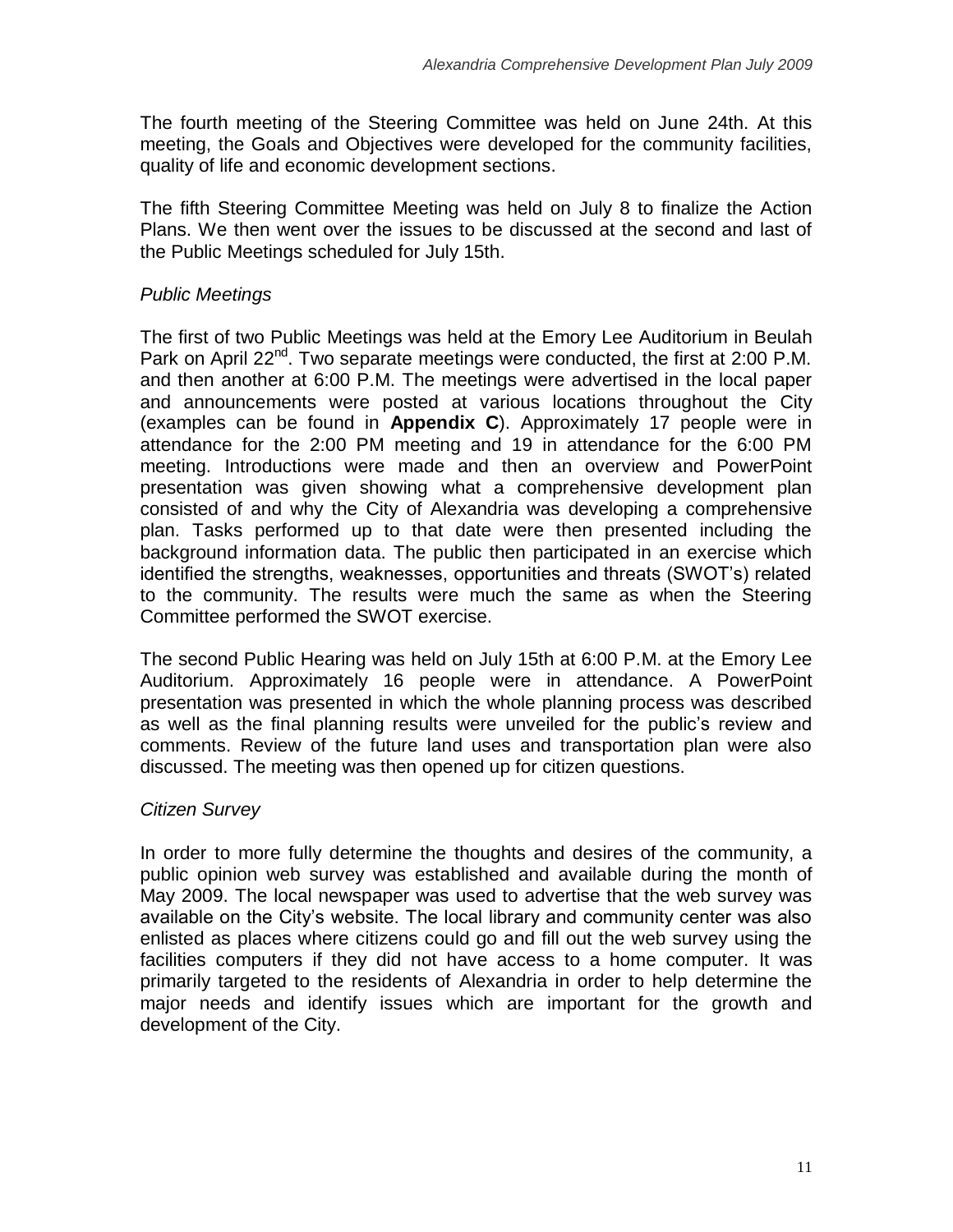# **PLAN COMPOSITION**

#### *Chapter 1: Planning Process*

This chapter explains the Why"s and How"s of this Plan. It shows the planning area and period; the purpose for planning; previous planning efforts; how the plan was developed and the context of the plan; and how to use the plan.

#### *Chapter 2: Historical Setting*

This chapter explains the history behind Alexandria. It discusses the history of the community and contains an inventory of all the architectural and historic sites.

#### *Chapter 3: Natural Environment*

This chapter depicts the natural environment of the community. It examines the topography, soils, wetlands and hydrogeological characteristics of the community.

#### *Chapter 4: Community Environment*

This chapter depicts the quality of life issues of the community and the community facilities. It looks at such items as population statistics, social characteristics and the existing community facilities.

#### *Chapter 5: Economic Environment*

This chapter looks at the economic statistics and the commercial, industrial and downtown issues of the community.

#### *Chapter 6: Land Use*

This chapter looks at the existing land use conditions and provides a written summary of the future Land Use Plan, as well as providing the map for the plan.

#### *Chapter 7: Transportation*

This chapter provides a written summary of the Transportation Plan.

#### *Chapter 8: Action Plan*

The last chapter contains the implementation focus, Action Plans and conclusions which are essential to keeping the Comprehensive Development Plan current and up-to-date by responding to changing trends and socioeconomic conditions.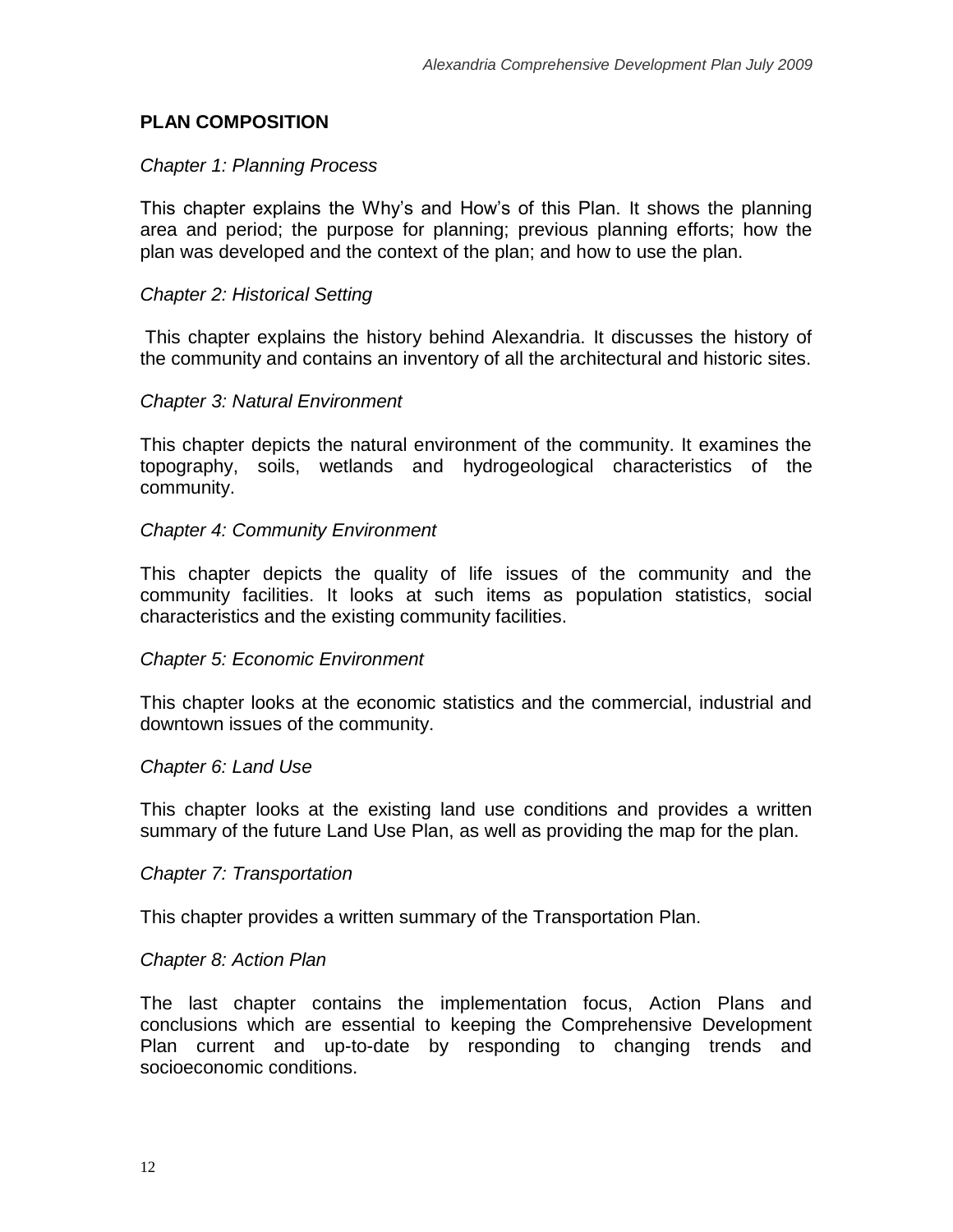## **GOALS and OBJECTIVES**

The goals and objectives are the essence of this Comprehensive Development Plan. These help to determine the direction of the community during the planning period. These are also the part of the plan that meets the primary legal requirement of the State of Indiana"s enabling legislation for comprehensive planning.

The goals and objectives reflect the input of the Steering Committee, the general public through Public Meetings and the results from the Web Survey.

The goals and objectives for this plan need to address the following criteria:

*Goals* 

- Goals provide general direction and serve as the description of a desired future for the City of Alexandria.
- Goals typically address an unsatisfactory situation, an unmet need, or an unresolved issue.
- Goals are generally ongoing.
- Goals are fundamental and are timeless.
- Goals provide the big picture of what the City of Alexandria wants for its future.
- Goals are developed for the specific areas of development: land use, transportation, community facilities, housing, etc.

## *Objectives*

- Objectives are achievable, measurable steps taken to achieve one or more goals.
- Objectives specify a single key result.
- Objectives explain concisely the quantitative terms of what, when, how much, and how many.
- Objectives can serve multiple goals.

## **IMPLEMENTATION**

Once the Comprehensive Development Plan is completed, the single most important aspect of the Plan is implementation. Without implementation, the Plan has no meaning. The City of Alexandria is fortunate in that the Mayor and City Council and other City officials are very committed to implementing the Comprehensive Development Plan. Implementation is the final phase of the Comprehensive Development Plan process, i.e., the realization of the goals and objectives as set forth in the Plan.